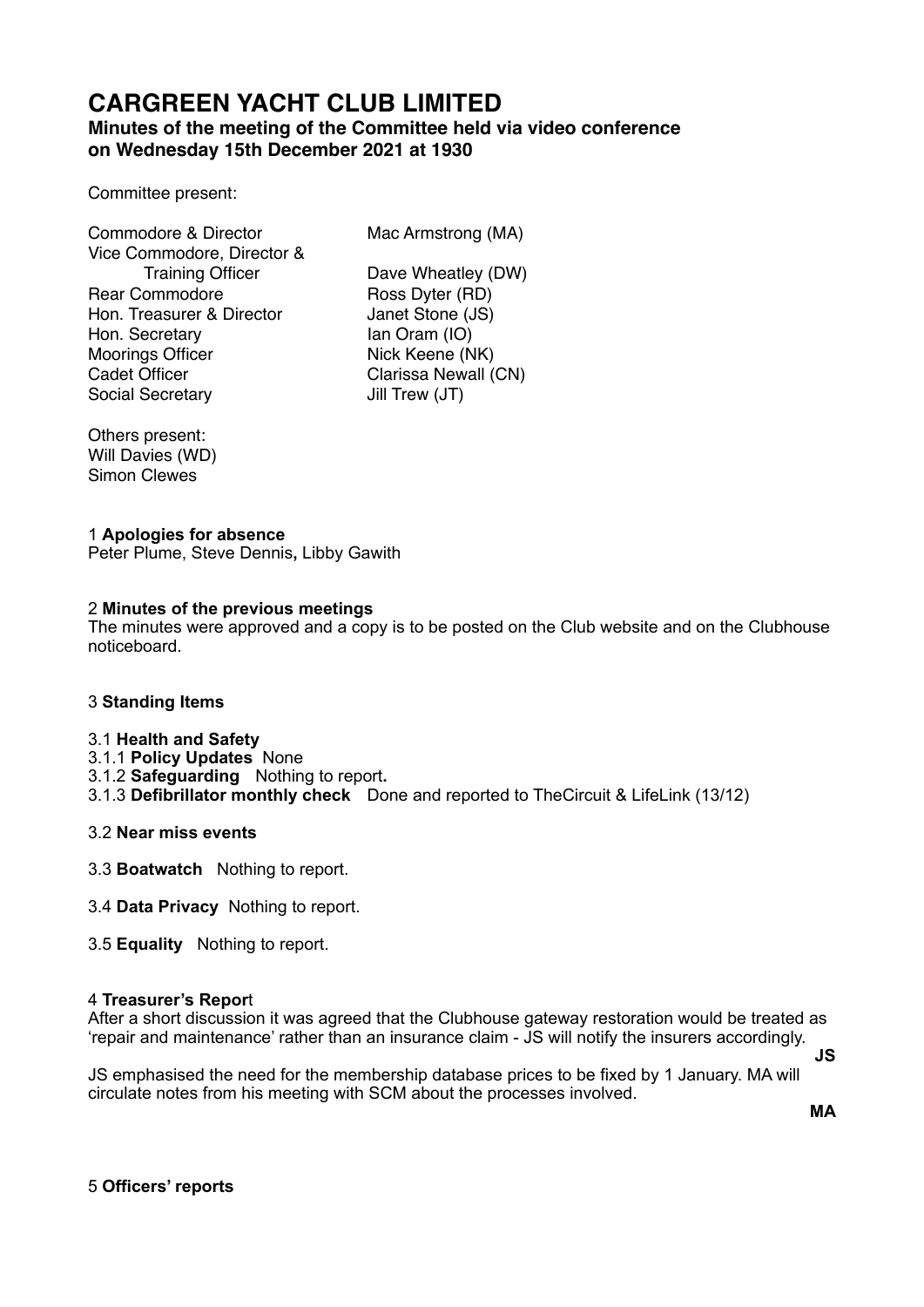## 5.1 **Membership Secretary**

The Membership Secretary's report [appended] having been circulated previously was taken as read.

## 5.2 **Moorings Officer**

WD's report [appended] having been circulated previously was taken as read.

Following servicing and confirmation of the moorings available, the Moorings Officer (NK) was now able to accept requests. However, moorings will usually not be available for boats over 1.6m draft, 10m LOA or displacement greater than 8t.

New mooring blocks are to be cast to replace those condemned. Since this involves a concrete delivery and any excess would be useful in the repair of the Clubhouse gateway, MA is to coordinate the delivery and repair activity.

**MA**

#### 5.3 **Cadet Officer**

CN's report [appended] having been circulated previously was taken as read.

CN expected t-shirts for the cadets to be be available before Christmas.

#### 5.4 **Social Secretary**

JT's report [appended] having been circulated previously was taken as read.

JT will run a Zoom meeting for those members who wanted a pre-Christmas meeting on 22nd. JT will circulate details of the remaining winter talks and a link to the recording of the first talk, to members.

May 14th was confirmed as the date for celebration of the Club's 50th anniversary.

**JT**

#### 6 **Development programmes**

#### 6.1 **Causeway**

Still awaiting the MMO. It was agreed that if a response had not been forthcoming by the spring, the Club would proceed with the repair and maintenance elements of the programme.

#### 6.2 **IT - database system**

**P**roblems with operating SCM continue to be encountered by Committee members. As agreed [item 4] MA will circulate his notes from the meeting with SCM.

#### 6.3 **Clubhouse heating system**

Nothing to report.

#### 7 **Decisions taken between meetings**

7.1 In response to the changing Covid situation, it had been decided to close the bar and prohibit gatherings inside the Clubhouse. The Clubhouse would remain open to individual members who would be required to wear face masks. The Committee confirmed the decision which is to be reviewed in January.

#### 8 **Strategy morning**

This was confirmed for 5 February at 0930 but given the current situation would be reviewed in January.